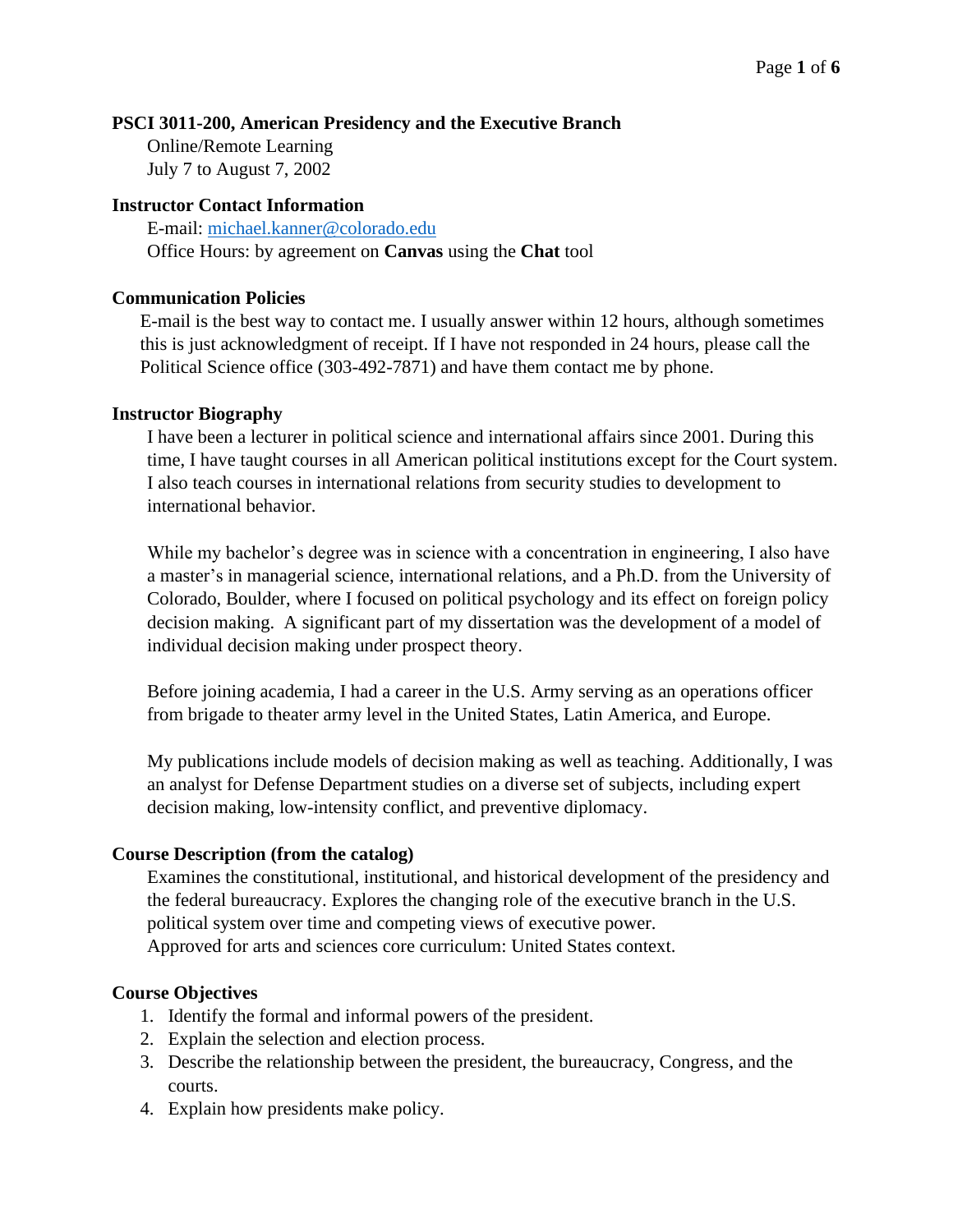5. Examine the current presidency, considering the prevailing theories.

**Questions**. Two questions frame our discussions.

- 1. How did we go from the president as the servant of Congress to it becoming the dominant institution?
- 2. Has the presidency gotten too big?

## **Overview of Class and Responsibilities**

Each of us has roles in this course. As the instructor, I am a resource and moderator. As students, you have responsibility for your learning.

## Instructor

I will have notes, my lecture, and slides available by the dates posted on the syllabus. I will also be available for virtual office hours by appointment using the **Chat** tool on Canvas.

### Student

Understanding the University's course support software (Canvas) is necessary for taking this course. If you are not familiar or don't feel confident in your knowledge, visit the OIT website for Student Support Videos [\(https://oit.colorado.edu/quick-start-guide\)](https://oit.colorado.edu/quick-start-guide).

Second, do the readings. You should analyze each reading for these elements.

- 1. Identify the key points.
- 2. Examine the accuracy and validity of these statements or assumptions.
- 3. Analyze how these assumptions result in different perspectives about the world. Do not assume because it is published that the premises cannot be challenged.
- 4. Compare the different courses of action that result from different assumptions.

Lessons for the online section of the course will be found on Canvas**.** Each lesson consists of:

- A short introduction provides the context for the lesson
- A set of study questions (to guide your reading)
- Your reading assignment
- A .mp4 file (posted on **Canvas**) with my lecture, including narration and slides, and e posted on the **Home** page. The lectures will be posted as LECTURE - [Title]. Click on it and will bring up the thumbnail for the lecture. Click on the play button  $(\triangleright)$  to launch the lecture.
- The discussion question for the lesson that will be available on **Canvas**.

All of these will be available on **Canvas** as links on the **Home** Page, the same as notes and slides, have been for the first two modules of the semester.

Read the assignment and listen to the lecture before posting your comments on the online discussions. You can expect to spend an hour to an hour and a half on readings and lecture for each lecture.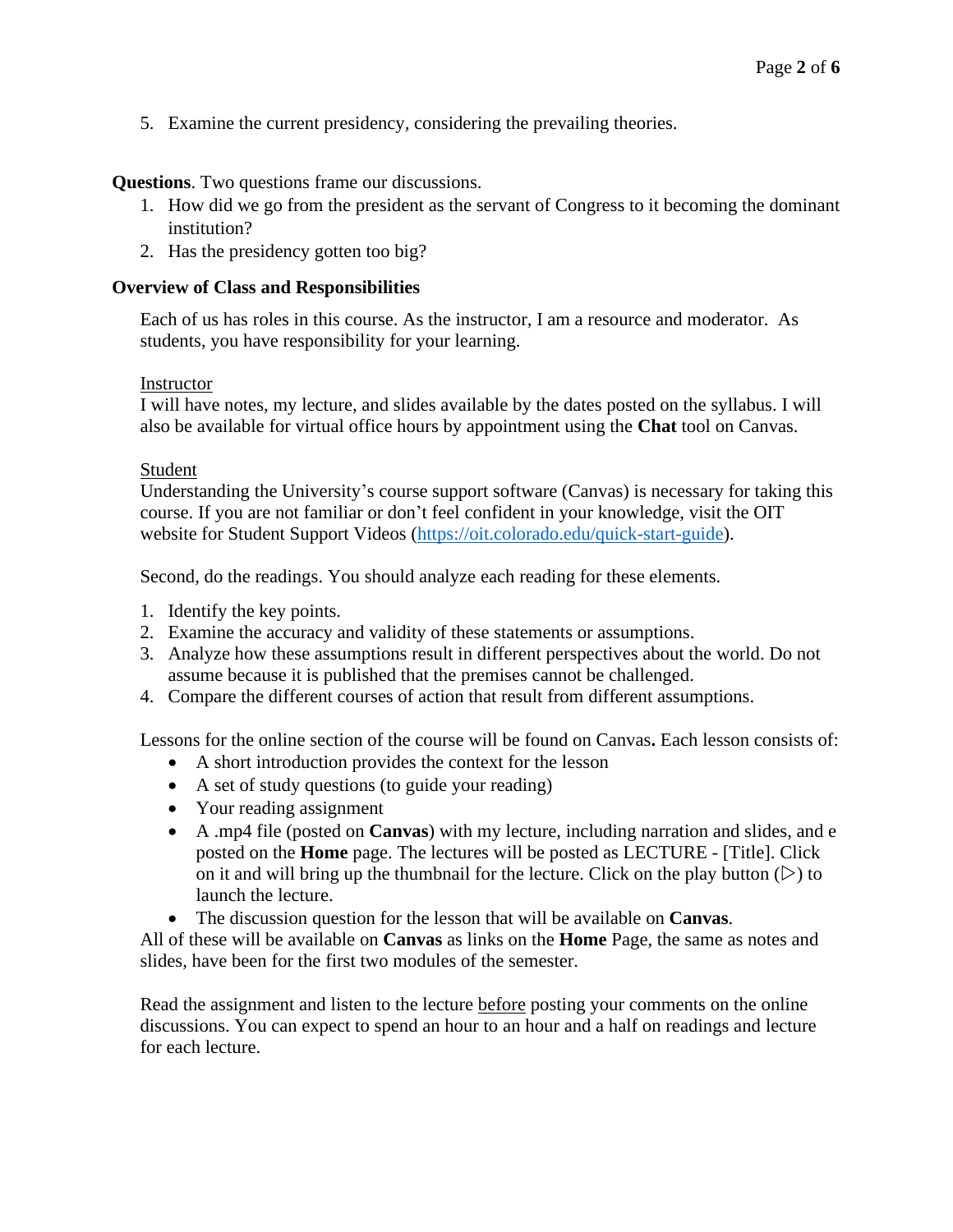**Than Date**

Finally, keep up with the news. It is always an exciting time to study politics. We will be using current events to illustrate and apply what we learn in class.

|    | <b>Lesson</b>                                                  | <b>Readings</b>                                                        | <b>No Later</b><br><b>Than Date</b> |  |  |  |  |  |  |  |
|----|----------------------------------------------------------------|------------------------------------------------------------------------|-------------------------------------|--|--|--|--|--|--|--|
|    |                                                                | <b>Module 1. Introduction</b>                                          |                                     |  |  |  |  |  |  |  |
| 1. | The Two Constitutional Presidencies                            | $PPS - Ch.1$                                                           | July 9                              |  |  |  |  |  |  |  |
| 2. | The Development of Presidential                                | $PPS - Ch. 3$ ; $DTP - Ch. 1$                                          | July 12                             |  |  |  |  |  |  |  |
|    | Power                                                          |                                                                        |                                     |  |  |  |  |  |  |  |
| 3. | Presidency in History                                          | $PPS - Ch. 4$                                                          | July 13                             |  |  |  |  |  |  |  |
| 4. | <b>Presidential Competence</b>                                 | $PPS - Ch. 5$                                                          | July 15                             |  |  |  |  |  |  |  |
| 5. | <b>Psychological Presidency</b>                                | $PPS - Ch. 6$                                                          | July 16                             |  |  |  |  |  |  |  |
|    | It is recommended that you take the module exam at this point. |                                                                        |                                     |  |  |  |  |  |  |  |
|    |                                                                | <b>Module 2. Elections and Connections</b>                             |                                     |  |  |  |  |  |  |  |
| 6. | The Presidency and the Nominating                              | $PPS - Ch. 7$ ; $DTP - Ch. 3$                                          | July 19                             |  |  |  |  |  |  |  |
|    | Process                                                        |                                                                        |                                     |  |  |  |  |  |  |  |
| 7. | The Electoral College                                          | $PPS - Ch. 8$ ; $DTP - Ch. 4$                                          | July 22                             |  |  |  |  |  |  |  |
| 8. | The Presidential Spectacle                                     | $PPS - Ch. 9$ ; $DTP - Ch. 8$                                          | July 25                             |  |  |  |  |  |  |  |
| 9. | The Presidency and Interest Groups                             | $PPS - Ch. 11$                                                         | July 27                             |  |  |  |  |  |  |  |
|    | 10. The Presidency and Political Parties                       | $PPS - Ch. 12$                                                         | July 29                             |  |  |  |  |  |  |  |
|    |                                                                | It is no converse and cd that you toles the module cycne of this naint |                                     |  |  |  |  |  |  |  |

# **Course Outline and Schedule**

| It is recommended that you take the module exam at this point, |  |  |  |  |  |  |  |  |
|----------------------------------------------------------------|--|--|--|--|--|--|--|--|
|                                                                |  |  |  |  |  |  |  |  |

| <b>Module 3. The Governing President</b> |          |  |  |  |  |  |  |  |  |
|------------------------------------------|----------|--|--|--|--|--|--|--|--|
| $PPS - Ch. 14$                           | July 31  |  |  |  |  |  |  |  |  |
| $PPS - Ch. 15$                           | August 2 |  |  |  |  |  |  |  |  |
| $PPS - Ch. 16$ ; DTP $- Ch. 13$          | August 5 |  |  |  |  |  |  |  |  |
| $PPS - Ch. 18$ ; DTP $- Ch. 12$          | August 7 |  |  |  |  |  |  |  |  |
|                                          |          |  |  |  |  |  |  |  |  |

# **All work must be done no later than 11:59 PM on August 7, 2020**

## **Legend**

| <b>PPS</b> | Nelson, Michael, ed. 2018. The Presidency and the Political System, $IIth$ Edition.    |
|------------|----------------------------------------------------------------------------------------|
|            | Washington, DC: Sage/C.Q. Press.                                                       |
|            | DTP   Ellis, Richard J. 2021. Debating the Presidency, Conflicting Perspectives on the |
|            | American Executive, $5^{th}$ Edition. Washington, DC: Sage/C.Q. Press.                 |

# **Required Texts (**do **NOT** use earlier editions**)**

Ellis, Richard J. 2021. *Debating the Presidency, Conflicting Perspectives on the American Executive, 5 th Edition*. Washington, DC: Sage/C.Q. Press.

Nelson, Michael, ed. 2018. *The Presidency and the Political System, 11<sup>th</sup> Edition.* Washington, DC: Sage/C.Q. Press.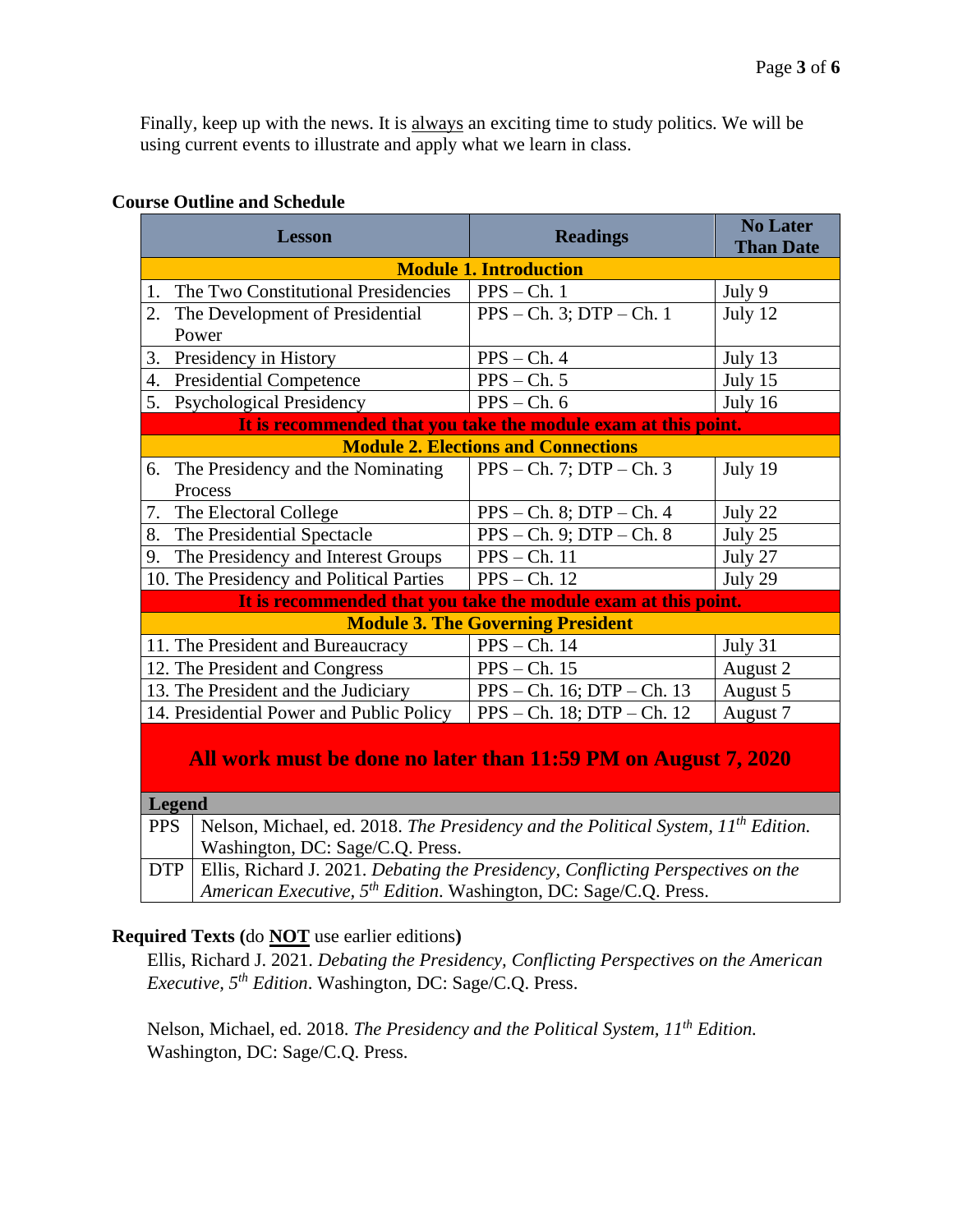# **Grading Criteria**

Your final grade will be a function of the number of points that you achieve. Because CANVAS uses a default grading scheme, there may be a difference between the final grade and what is listed.

| The points are anocated based on.           |            |  |  |  |  |  |  |  |  |
|---------------------------------------------|------------|--|--|--|--|--|--|--|--|
| $\vert$ Module Exams $-3$ at 30 points each | 90 points  |  |  |  |  |  |  |  |  |
| $\vert$ Online Participation $-14$ possible | 10 points  |  |  |  |  |  |  |  |  |
| Total                                       | 100 points |  |  |  |  |  |  |  |  |

The points are allocated based on:

|  |  |  |  | Your final grade will be based on how many points you accrue and this grading scale. |  |
|--|--|--|--|--------------------------------------------------------------------------------------|--|
|  |  |  |  |                                                                                      |  |

| A    | 94-100 | $B+$ | 87-89 |   | 77-79        | $D+$ | 67-69     | E | $0 - 59$ |
|------|--------|------|-------|---|--------------|------|-----------|---|----------|
| $A-$ | 90-93  | B    | 83-86 | ◡ | 73-76        |      | 63-66     |   |          |
|      |        | $B-$ | 80-82 |   | 70-72<br>ے ' | $D-$ | $60 - 62$ |   |          |

## Module Exams.

These should be taken at the end of each module. Module exams will consist of five short paragraph essays related to the critical questions in the module (look at the discussion and study questions for hints). These exams will be available on Canvas. Make sure that you have a good internet connection before starting each quiz because dropped service can result in losing your work. **All module exams must be completed no later than 11:59 PM on August 7, 2020.**

## Online Participation.

Discussions on Canvas are instead of classroom discussions. You should post your thoughts on the questions and comments of other students. *If I respond to your posting with a question, you should answer the question*.

For the class to proceed together, there are limits on times for participation. Grades are allocated based on your participation within those limits.

- Full credit (1 point) will be given if you post your response before the no later than date. There usually are two to three days between these; however, check the schedule to make sure.
- After the no later than date, discussions will be locked, so additional postings are not possible. At that point, they will be read-only.

If you notice, you can miss some of the discussions and still get the 10 points for participation, however, since CANVAS totals all the points, responding to more than the minimum will count as extra credit.

**Policies** (as established by the Vice Provost for Undergraduate Education)

## Accommodation for Disabilities

If you qualify for accommodations because of a disability, please submit your accommodation letter from Disability Services to your faculty member in a timely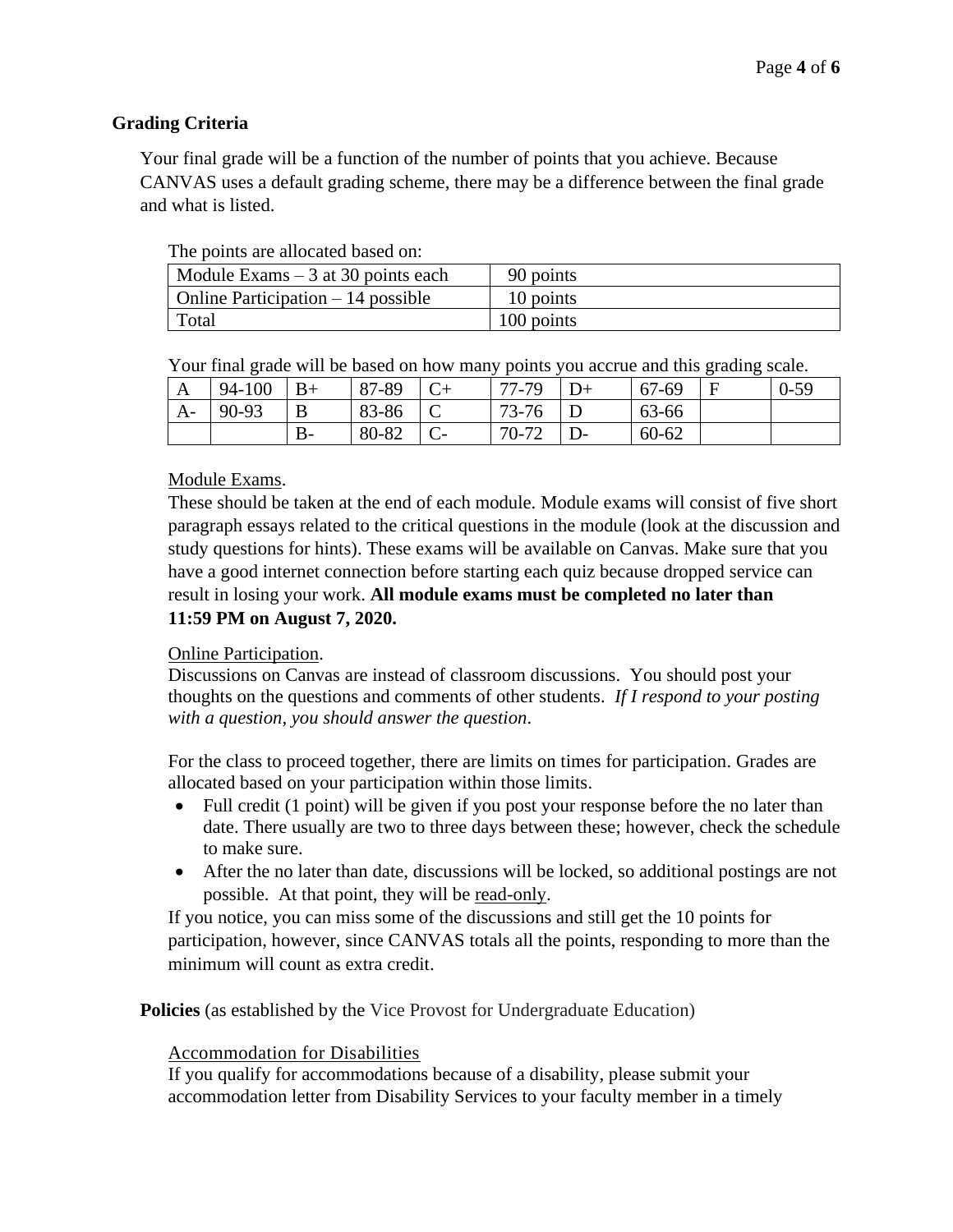manner so that your needs can be addressed. Disability Services determines accommodations based on documented disabilities in the academic environment. Information on requesting accommodations is located on the [Disability Services website.](http://www.colorado.edu/disabilityservices/students) Contact Disability Services at 303-492-8671 or [dsinfo@colorado.edu](mailto:dsinfo@colorado.edu) for further assistance. If you have a temporary medical condition or injury, see [Temporary Medical](http://www.colorado.edu/disabilityservices/students/temporary-medical-conditions)  [Conditions](http://www.colorado.edu/disabilityservices/students/temporary-medical-conditions) under the Students tab on the Disability Services website.

Classroom Behavior - (Does not apply to online courses. See policy about online behavior at end of syllabus)

Students and faculty each have responsibility for maintaining an appropriate learning environment. Those who fail to adhere to such behavioral standards may be subject to discipline. Professional courtesy and sensitivity are especially important with respect to individuals and topics dealing with race, color, national origin, sex, pregnancy, age, disability, creed, religion, sexual orientation, gender identity, gender expression, veteran status, political affiliation or political philosophy. Class rosters are provided to the instructor with the student's legal name. I will gladly honor your request to address you by an alternate name or gender pronoun. Please advise me of this preference early in the semester so that I may make appropriate changes to my records. For more information, see the policies on [classroom behavior](http://www.colorado.edu/policies/student-classroom-and-course-related-behavior) and the [Student Code of Conduct.](http://www.colorado.edu/osccr/)

## Honor Code

All students enrolled in a University of Colorado Boulder course are responsible for knowing and adhering to the Honor Code. Violations of the policy may include plagiarism, cheating, fabrication, lying, bribery, threat, unauthorized access to academic materials, clicker fraud, submitting the same or similar work in more than one course without permission from all course instructors involved, and aiding academic dishonesty. All incidents of academic misconduct will be reported to the Honor Code [\(honor@colorado.edu\)](mailto:honor@colorado.edu); 303-492-5550). Students who are found responsible for violating the academic integrity policy will be subject to nonacademic sanctions from the Honor Code as well as academic sanctions from the faculty member. Additional information regarding the Honor Code academic integrity policy can be found at the [Honor Code](https://www.colorado.edu/osccr/honor-code)  [Office website.](https://www.colorado.edu/osccr/honor-code)

Sexual Misconduct, Discrimination, Harassment and/or Related Retaliation The University of Colorado Boulder (C.U. Boulder) is committed to fostering a positive and welcoming learning, working, and living environment. C.U. Boulder will not tolerate acts of sexual misconduct (including sexual assault, exploitation, harassment, dating or domestic violence, and stalking), discrimination, and harassment by members of our community. Individuals who believe they have been subject to misconduct or retaliatory actions for reporting a concern should contact the Office of Institutional Equity and Compliance (OIEC) at 303-492-2127 or cureport@colorado.edu. Information about the OIEC, university policies, [anonymous reporting,](https://cuboulder.qualtrics.com/jfe/form/SV_0PnqVK4kkIJIZnf) and the campus resources can be found on the [OIEC website.](http://www.colorado.edu/institutionalequity/)